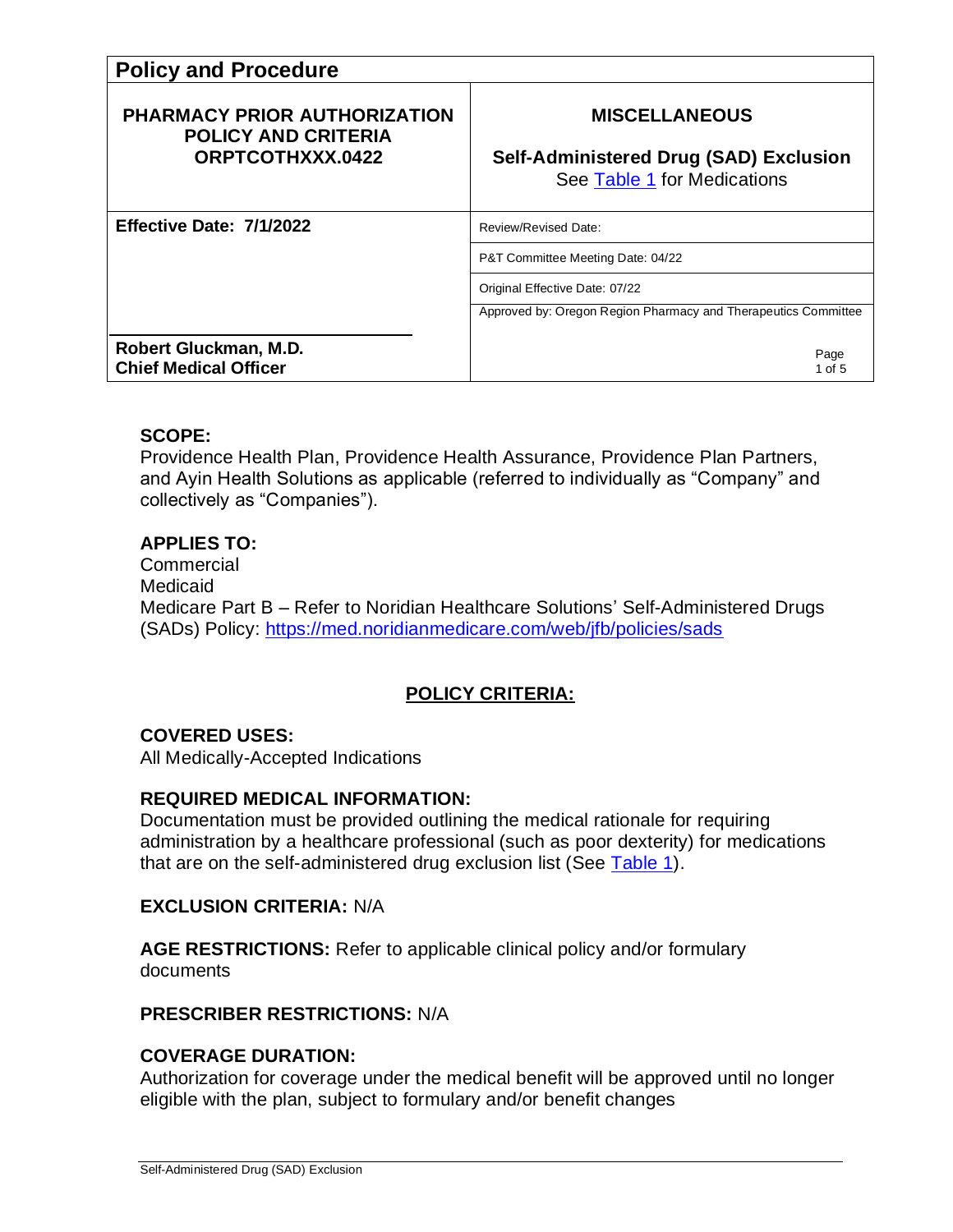## **MISCELLANEOUS**

### **QUANTITY LIMIT:** Refer to applicable clinical policy and/or formulary documents

**\_\_\_\_\_\_\_\_\_\_\_\_\_\_\_\_\_\_\_\_\_\_\_\_\_\_\_\_\_\_\_\_\_\_\_\_\_\_\_\_\_\_\_\_\_\_\_\_\_\_\_\_\_\_\_\_\_\_\_\_\_\_\_\_\_\_\_** *Requests for indications that were approved by the FDA within the previous six (6) months may not have been reviewed by the health plan for safety and effectiveness and inclusion on this policy document. These requests will be reviewed using the New Drug and or Indication Awaiting P&T Review; Prior Authorization Request ORPTCOPS047*

*Requests for a non-FDA approved (off-label) indication requires the proposed indication be listed in either the American Hospital Formulary System (AHFS), Drugdex, or the National Comprehensive Cancer Network (NCCN) and is considered subject to evaluation of the prescriber's medical rationale, formulary alternatives, the available published evidence-based research and whether the proposed use is determined to be experimental/investigational.* 

*Coverage for Medicaid is limited to a condition that has been designated a covered line item number by the Oregon Health Services Commission listed on the Prioritized List of Health Care Services.*

*Coverage decisions are made on the basis of individualized determinations of medical necessity and the experimental or investigational character of the treatment in the individual case*

### **INTRODUCTION:**

*Definitions*:

- Self-administered drugs: Medications which have been identified as being medically appropriate for administration by a patient or caregiver, safely and effectively, without medical supervision
- Route of administration: the process by which a medication enters the body (such as by mouth or by injection)

### **FDA APPROVED INDICATIONS:**

*Refer to package labeling available at <https://dailymed.nlm.nih.gov/dailymed/index.cfm>*

### **POSITION STATEMENT:**

There are benefits to requiring self-administration of some of these drugs including lower drug costs, lower administrative costs, convenience for patients, and on-going patient support through our specialty pharmacy providers. These types of drugs are added to a self-administered drug (SAD) exclusion list

Upon initiation of a drug in the SADs Exclusion List corresponding to their benefit, patients will be covered of have an initial 60-day medical benefit with a simultaneous pharmacy benefit which will continue after the 60-days. This will allow a member to have the drug initially administered by a healthcare provider for training of self-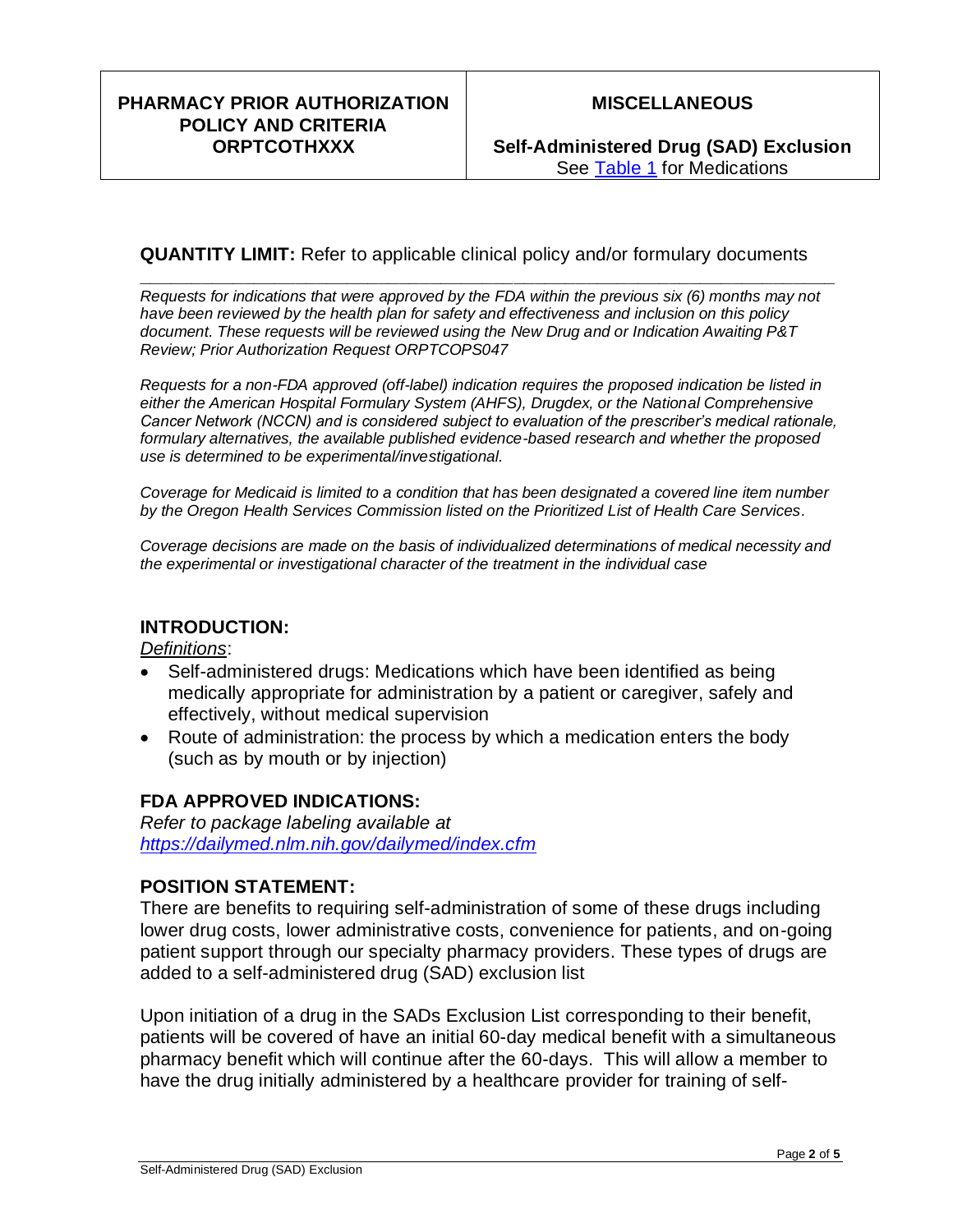#### PHARMACY PRIOR AUTHORIZATION POLICY AND CRITERIA **ORPTCOTHXXX**

Self-Administered Drug (SAD) Exclusion See Table 1 for Medications

administration and monitoring for adverse events. After 60 days, the drug will not be covered under the medical benefit ("incident to" a healthcare provider visit.)

## **REFERENCE/RESOURCES:**

- 1. Relevant package inserts
- 2. Noridian Healthcare Solutions. Self-Administered Drugs (SADs) Policy. Available at https://med.noridianmedicare.com/web/jfb/policies/sads (Accessed January 18, 2022)
- 3. Global Market Insights. Self-administered Drugs Market Size, Industry Analysis Report, Regional Outlook (U.S., Canada, Germany, UK, France, Spain, Italy, Russia, Japan, China, India, Australia, Brazil, Mexico, Argentina, South Africa, Saudi Arabia, UAE), Application Potential, Price Trends, Competitive Market Share & Forecast, 2022 - 2028 Available at: https://www.gminsights.com/industry-analysis/self-administered-drugs-market (Accessed January 18, 2022)
- 4. Centers for Medicare and Medicaid Services (CMS). Medicare Benefit Policy Manual Chapter 15 - Covered Medical and Other Health Services. Available at https://www.cms.gov/Regulations-and-Guidance/Guidance/Manuals/Downloads/bp102c15.pdf (Accessed January 18, 2022)

| <b>Generic Name</b>   | <b>Brand Name</b>                     | <b>HCPC Code</b> |
|-----------------------|---------------------------------------|------------------|
| Abaloparatide         | <b>Tymlos</b>                         | J3490            |
| Abatacept             | Orencia Clickjet                      | J0129            |
| Adalimumab            | Humira                                | J0135            |
| adalimumab-afzb       | Abrilada                              | C9399, J3590     |
| adalimumab-atto       | Amjevita                              | C9399, J3590     |
| Alirocumab            | Praluent                              | C9399, J3590     |
| Anakinra              | Kineret                               | J3590            |
| Asfotase alfa         | <b>Strensig</b>                       | C9399, J3490     |
| <b>Belimumab</b>      | Benlysta (SubQ) autoinject or syringe | J0490            |
| Benralizumab          | Fasenra                               | J0517            |
| <b>Brodalumab</b>     | Siliq                                 | C9399, J3590     |
| C1 esterase inhibitor | Haegarda                              | J0599            |

<span id="page-2-0"></span>Table 1. Self-Administered Drug Exclusion List

These listings are subject to change as new medications come to market or additional medications are identified as safe, effective, and appropriate for selfadministration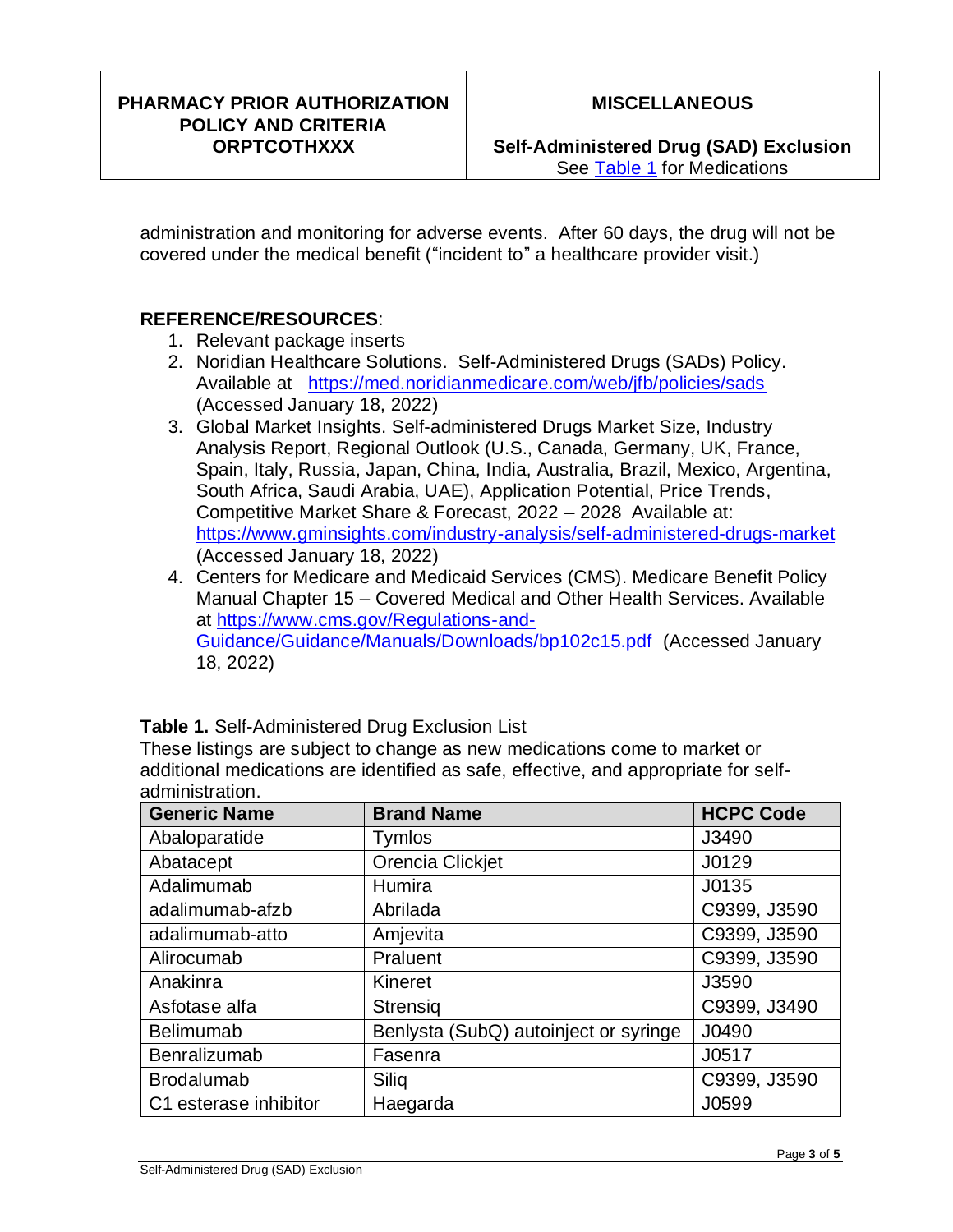#### **PHARMACY PRIOR AUTHORIZATION POLICY AND CRITERIA ORPTCOTHXXX**

# **MISCELLANEOUS**

**Self-Administered Drug (SAD) Exclusion** See Table 1 for Medications

| Caplacizumab-yhdp        | Cablivi             | C9047, J3590 |
|--------------------------|---------------------|--------------|
| Corticotropin Inj Gel    | Acthar              | J0800        |
| Dalteparin Sodium,       | Fragmin             | J1645        |
| porcine                  |                     |              |
| Dulaglutide              | <b>Trulicity</b>    | C9399, J3590 |
| Dupilumab                | Dupixent            | C9399, J3590 |
| Enfuvirtide              | Fuzeon              | J1324        |
| Enoxaparin               | Enoxaparin          | J1650        |
| enoxaparin               | Lovenox             | J1650        |
| Erenumab                 | Aimovig             | C9399, J3590 |
| Etanercept               | Enbrel              | J1438        |
| Etanercept-szzs          | Erelzi              | C9399, J3590 |
| Etanercept-ykro          | Eticovo             | C9399, J3590 |
| Evolocumab               | Repatha             | C9399, J3590 |
| Exenatide                | <b>Bydureon</b>     | C9399, J3590 |
| Exenatide                | <b>Byetta</b>       | J3490        |
| fondaparinux Sodium      | Arixtra             | J1652        |
| Fondaparinux Sodium      | Fondaparinux Sodium | J1652        |
| fremanezumab-vfrm        | Ajovy               | J3031        |
| glatiramer               | Copaxone            | J1595        |
| glatiramer               | Glatopa             | J1595        |
| Golimumab                | Simponi             | C9399, J3590 |
| Guselkumab               | Tremfya             | J1628        |
| Icatibant                | Firazyr             | J1744        |
| Icatibant                | Sajazir             | J1744        |
| <b>Icatibant Acetate</b> | Icatibant           | J1744        |
| Interferon beta-1a       | Avonex              | J1826, Q3027 |
| Interferon beta-1a       | <b>Rebif</b>        | J1826, Q3028 |
| Interferon beta-1b       | <b>Betaseron</b>    | J1830        |
| Interferon beta-1b       | Extavia             | J1830        |
| Interferon Gamma-1B,     | Actimmune           | J9216        |
| Recomb                   |                     |              |
| Ixekizumab               | <b>Taltz</b>        | C9399, J3590 |
| Lanadelumab              | Takhzyro            | J0593        |
| Leuprolide Acetate       | Leuprolide Acetate  | J1950, J9218 |
| Liragludtide             | Victoza             | J3490        |
| Lonapegsomatropin-tcgd   | Skytrofa            | C9399, J3590 |